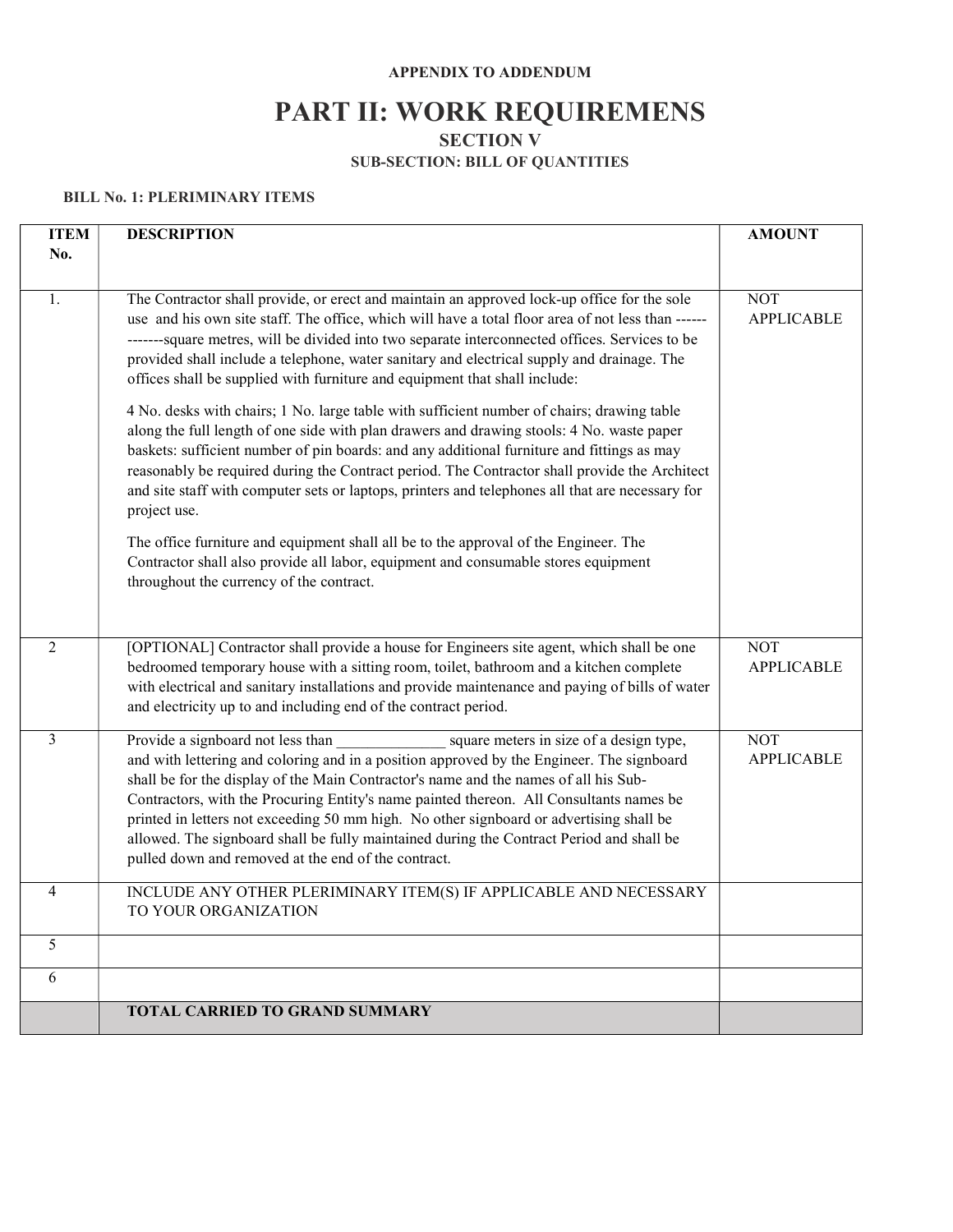#### BILL No. 2: WORK ITEMS

The totals of Table A AND Table B shall form the total for Bill No.2 (TABLE C) whose total shall be transferred to the Form of Tender.

#### TABLE A

| WORK ITEMS FOR THE IMPELEMENTATION OF THE PROJECT |                         |                                                                                                    |              |            |      |               |
|---------------------------------------------------|-------------------------|----------------------------------------------------------------------------------------------------|--------------|------------|------|---------------|
| $S/N0$ .                                          | Materials/E<br>quipment | <b>Specifications</b>                                                                              | <b>Units</b> | <b>Qty</b> | Cost | <b>Amount</b> |
|                                                   | <b>CCTV</b> Dome        |                                                                                                    |              |            |      |               |
|                                                   | Camera                  |                                                                                                    |              |            |      |               |
|                                                   |                         | H.265/H.265+; Indoor/Outdoor; 2 MP; Network                                                        |              |            |      |               |
|                                                   |                         | Dome w/PoE; Support On-Board Storage; 30m                                                          |              |            |      |               |
|                                                   |                         | Range Day/Night Full Color Vision; Smart Feature-                                                  |              |            |      |               |
| 1.                                                |                         | set                                                                                                | Pcs          | 78         |      |               |
|                                                   | <b>CCTV</b> Bullet      |                                                                                                    |              |            |      |               |
|                                                   | Camera                  |                                                                                                    |              |            |      |               |
|                                                   |                         | H.265/H.265+; Indoor/Outdoor; 4 MP; Network                                                        |              |            |      |               |
|                                                   |                         | Bullets w/PoE; Support On-Board Storage; 30m                                                       |              |            |      |               |
|                                                   |                         | Range Day/Night Full Color Vision; Smart Feature-                                                  |              |            |      |               |
| 2.                                                |                         | set                                                                                                | Pcs          | 102        |      |               |
|                                                   |                         | <b>PTZ Network</b>                                                                                 |              |            |      |               |
|                                                   | PTZ (Pan                | 7-inch 2 MP 25X Powered by DarkFighter IR                                                          |              |            |      |               |
|                                                   | Tilt Zoom)              | Network Speed Dome                                                                                 |              |            |      |               |
|                                                   |                         | $1/1.8$ " progressive scan CMOS                                                                    |              |            |      |               |
|                                                   |                         | High quality imaging with 2 MP resolution                                                          |              |            |      |               |
|                                                   |                         | Excellent low-light performance with powered-                                                      |              |            |      |               |
|                                                   |                         | by-DarkFighter technology                                                                          |              |            |      |               |
|                                                   |                         | Audio visual alarm: The white flashing light                                                       |              |            |      |               |
|                                                   |                         | and audible warning can be triggered by certain                                                    |              |            |      |               |
|                                                   |                         | events                                                                                             |              |            |      |               |
|                                                   |                         | $25\times$ optical zoom and $16\times$ digital zoom provide<br>close up views over expansive areas |              |            |      |               |
|                                                   |                         | Expansive night view with up to 200 m IR                                                           |              |            |      |               |
|                                                   |                         | distance                                                                                           |              |            |      |               |
|                                                   |                         | Focuses on human and vehicle targets                                                               |              |            |      |               |
|                                                   |                         | classification based on deep learning                                                              |              |            |      |               |
|                                                   |                         | Face capture: Up to 5 faces captured at the                                                        |              |            |      |               |
|                                                   |                         | same time                                                                                          |              |            |      |               |
| 3.                                                |                         |                                                                                                    | Pcs          | 3          |      |               |
|                                                   | Network                 |                                                                                                    |              |            |      |               |
| 4.                                                | Switch                  | 16Port PoE with Fibre Port                                                                         | Pcs          | 15         |      |               |
|                                                   | Network                 |                                                                                                    |              |            |      |               |
| 5.                                                | Cable                   | Cat 6e UTP (Outdoor)                                                                               | Box          | 18         |      |               |
|                                                   |                         | PBE-M5-400                                                                                         |              |            |      |               |
|                                                   |                         | Dimensions $420 \times 420 \times 275$ mm                                                          |              |            |      |               |
|                                                   |                         | $(16.54 \times 16.54 \times 10.83")$                                                               |              |            |      |               |
|                                                   | Power                   | Weight (Mount Included) 1.753 kg                                                                   |              |            |      |               |
|                                                   | Beems                   | $(4.789$ lb)                                                                                       |              |            |      |               |
| 6.                                                | (Ubiquity)              | Gain 25 dBi                                                                                        | Pcs          | 6          |      |               |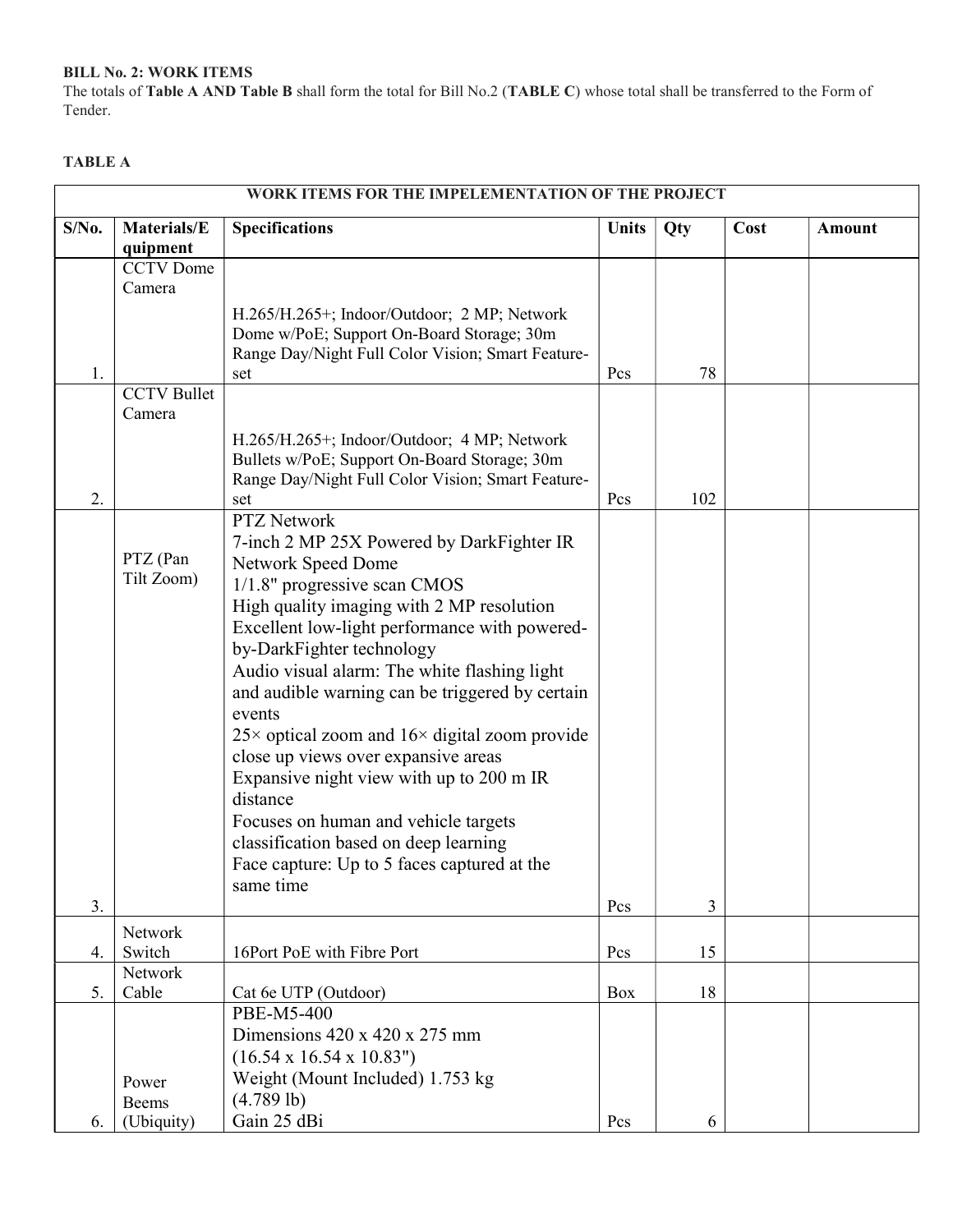|                               |                                         | Networking Interface (1) 10/100/1000 Ethernet<br>Port               |          |     |  |  |
|-------------------------------|-----------------------------------------|---------------------------------------------------------------------|----------|-----|--|--|
|                               | Enclosure Outdoor UV Stabilized Plastic |                                                                     |          |     |  |  |
|                               | Max. Power Consumption 8W               |                                                                     |          |     |  |  |
|                               |                                         | Max. TX Power 26 dBm                                                |          |     |  |  |
|                               |                                         | Power Supply 24V, 0.5A Gigabit PoE Adapter                          |          |     |  |  |
|                               |                                         | (Included)                                                          |          |     |  |  |
|                               |                                         | Power Method Passive PoE (Pairs 4, 5+; 7, 8                         |          |     |  |  |
|                               |                                         | Return)                                                             |          |     |  |  |
|                               |                                         | Wind Survivability 200 km/h (125 mph)                               |          |     |  |  |
|                               |                                         | Wind Loading 342.5 N @ 200 km/h                                     |          |     |  |  |
|                               |                                         | $(77 \text{ lbf } (\text{\textdegreeled{a}} 125 \text{ mph})$       |          |     |  |  |
|                               |                                         | Mounting Pole Mounting Kit Included                                 |          |     |  |  |
|                               |                                         | Salt Fog Test IEC 68-2-11 (ASTM B117),                              |          |     |  |  |
|                               |                                         | Equivalent: MIL-STD-810 G Method 509.5<br>Vibration Test IEC 68-2-6 |          |     |  |  |
|                               |                                         |                                                                     |          |     |  |  |
|                               | NVR(NETW                                | 64ch NVR 2U 4K, 12MP HD LIVE VIEW,                                  |          |     |  |  |
|                               | <b>ORK</b>                              | 8 HDD MAX, ; RAID Support                                           |          |     |  |  |
|                               | <b>VIDEO</b><br><b>RECORDER</b>         | 2HDMI(DIFFERENT SOURCE) AND 2 VGA                                   |          |     |  |  |
|                               |                                         | (DIFFERENT SOURCE)<br>Advanced streaming conditions                 |          |     |  |  |
|                               |                                         |                                                                     |          |     |  |  |
|                               |                                         | Inclusive Android and windows management                            |          |     |  |  |
| 7.                            |                                         | software<br>Wireless mouse                                          | Pcs      | 3   |  |  |
|                               | <b>CABINET</b>                          |                                                                     |          |     |  |  |
| 8.                            | 9u                                      | 9u cabinet for CCTV switches                                        | Pc       | 15  |  |  |
| 9.                            | <b>CABINET</b><br>42U                   |                                                                     | Pcs      |     |  |  |
| 10.                           |                                         | Cabinet 42U 800 X1000 FOR SERVER ROOM                               |          | 1   |  |  |
|                               | Trunkings                               | Double Trunking                                                     | Pcs      | 50  |  |  |
| 11.                           | Trunkings                               | MetalicTrunking 2x3                                                 | Pcs      | 5   |  |  |
| 12.                           |                                         |                                                                     |          |     |  |  |
|                               | Pipings                                 | PVC 50mm                                                            | Pcs      | 100 |  |  |
| 13.                           | <b>UPS</b>                              | APC 1.5KVA                                                          | Pcs      | 15  |  |  |
| 14.                           | <b>UPS</b>                              | APC ONLINE BACKUP UPS 3KVA                                          |          | 1   |  |  |
| 15.                           | <b>DISPLAY</b>                          | 75" MONITOR DISPLAY QLED/OLED                                       |          |     |  |  |
|                               | Monitor                                 | TECHNOLOGY, SUPPORTS UPTO 8K VIDEOS.                                | 3<br>Pcs |     |  |  |
| 16.                           | Data Storage                            |                                                                     |          | 6   |  |  |
|                               | <b>Disks</b>                            | 10TBsurvailance Disk for Surveillance systems                       | Pcs      |     |  |  |
| <b>OTHER ASSOCIATED COSTS</b> |                                         |                                                                     |          |     |  |  |
| 17                            | Miscellaneous Costs<br>Lot              |                                                                     |          |     |  |  |
| 18                            |                                         | Labour and commissioning with 1 year service warranty<br>Lot        |          |     |  |  |
| <b>Total</b>                  |                                         |                                                                     |          |     |  |  |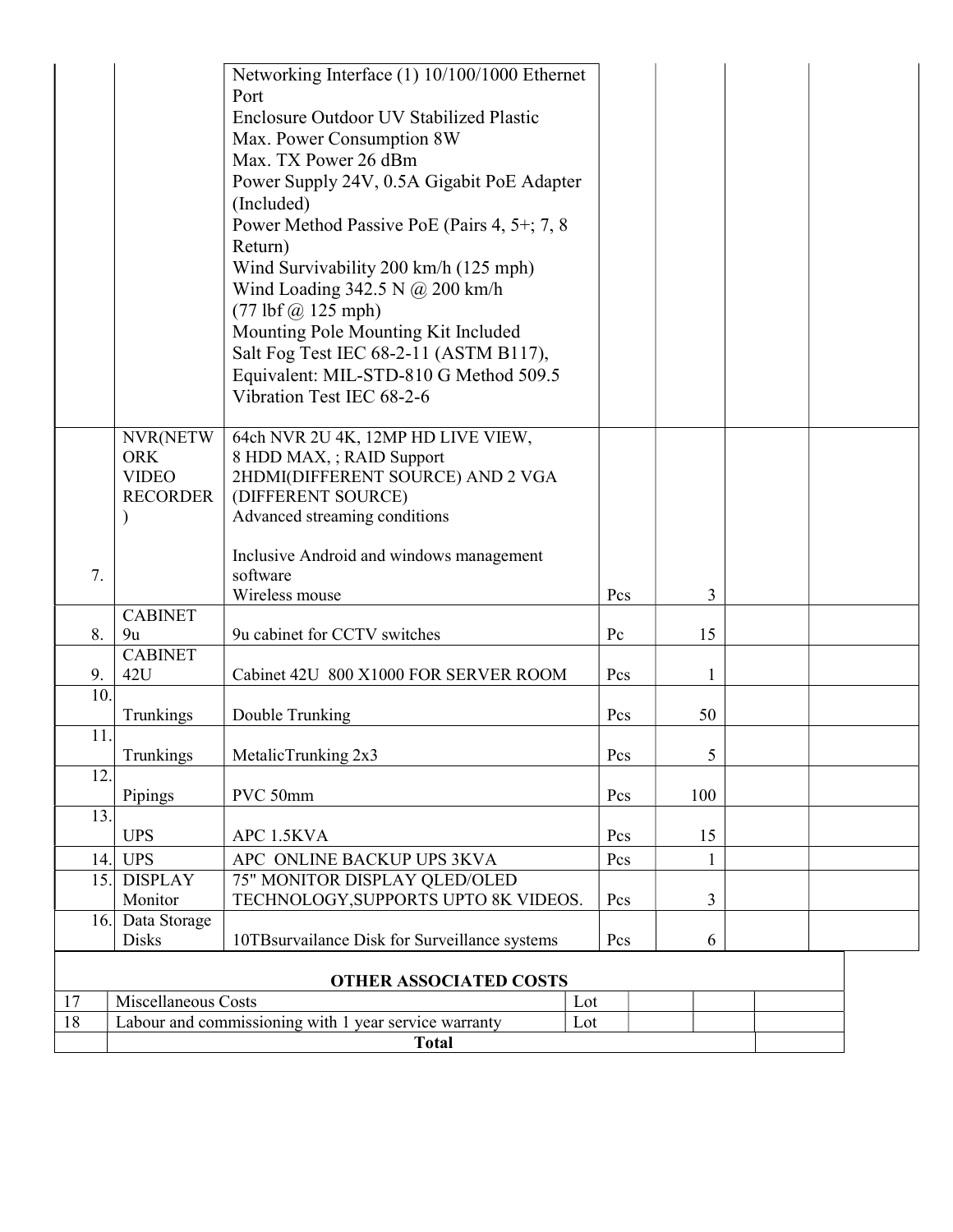### TABLE B BIOMETRIC GATE CONTROL SYSTEMS

| NO | <b>ITEM</b>                | <b>SPECIFICATION</b>                                                  | <b>QTY</b> | <b>UNITPRICE</b> | <b>TOTALCOST</b> |
|----|----------------------------|-----------------------------------------------------------------------|------------|------------------|------------------|
|    |                            | 220 Volt AC (110 Volt AC on request)<br>50Hz / 60Hz                   |            |                  |                  |
|    |                            | 50W (single turnstile) - fail-secure mode                             |            |                  |                  |
|    |                            | 24 Volt DC (12 Volt DC on request)                                    |            |                  |                  |
|    |                            | 24 Volt DC                                                            |            |                  |                  |
|    |                            | Single turnstile: • 1 400mm wide x 2                                  |            |                  |                  |
|    |                            | 125mm high - recommended minimum                                      |            |                  |                  |
|    |                            | opening size                                                          |            |                  |                  |
|    |                            | 1 200mm - recommended minimum                                         |            |                  |                  |
|    |                            | opening                                                               |            |                  |                  |
|    | Single FullHeightTurnstile | 3 arm $(120^{\circ})$   4 arm $(90^{\circ})$   4 arm $(72^{\circ})$ - |            |                  |                  |
| 1  | (Triumph)                  | ultra secure<br>32mm diameter U-tube arms spaced                      | 2          |                  |                  |
|    |                            | 165mm apart                                                           |            |                  |                  |
|    |                            | Single turnstile (4 arm): 160kg                                       |            |                  |                  |
|    |                            | • Integrates with all access control and                              |            |                  |                  |
|    |                            | time & attendance systems                                             |            |                  |                  |
|    |                            | • Unlocking for entry / exit rotation                                 |            |                  |                  |
|    |                            | controlled through normally open dry                                  |            |                  |                  |
|    |                            | contact<br>• Transaction / rotation complete output                   |            |                  |                  |
|    |                            | • Integral wireways with draw wires in                                |            |                  |                  |
|    |                            | place - no exposed wires                                              |            |                  |                  |
|    |                            | RF OPTION : 13.56Mhz MIFARE PLUS                                      |            |                  |                  |
|    |                            | <b>MOBILE CARD: NFC Supported</b>                                     |            |                  |                  |
|    |                            | <b>INGRESS PROTECTION: IP65</b>                                       |            |                  |                  |
|    |                            | <b>EXTRACTOR: MINEX Certified and</b>                                 |            |                  |                  |
|    |                            | compliant                                                             |            |                  |                  |
|    |                            | <b>MAX USER: 500,000</b>                                              |            |                  |                  |
|    |                            | <b>MAX TEXT LOG: 3,000,000</b>                                        |            |                  |                  |
|    |                            | CPU: 1.0 GHz Single Core                                              |            |                  |                  |
|    |                            | MEMORY: 8GB Flash + 256 MB Ram                                        |            |                  |                  |
|    |                            | <b>CRYPTO CHIP:</b> Supported                                         |            |                  |                  |
|    | <b>Biometric Device</b>    | LCD TYPE: 2.8" Color TFT LCD                                          |            |                  |                  |
|    |                            | <b>LED: MULTIPLE COLORS</b>                                           | 2          |                  |                  |
|    |                            | SOUND: 16-bit                                                         |            |                  |                  |
|    |                            | WIFI: Built-in, IEEE802.11/b/g4                                       |            |                  |                  |
|    |                            | TAMPER: Supported<br>ETHERNET: 10/100 Mbps, auto MDIX                 |            |                  |                  |
|    |                            | <b>RELAY</b> : 1 Relay                                                |            |                  |                  |
|    |                            | <b>USB</b> : USB 2.0 (Host)                                           |            |                  |                  |
|    |                            | <b>INTERCOM:</b> Supported                                            |            |                  |                  |
|    |                            | POE: IEEE 802.3af compliant                                           |            |                  |                  |
|    |                            | <b>POWER:</b><br>: DC 12V                                             |            |                  |                  |
|    |                            | Should be able to integrate with the current                          |            |                  |                  |
|    |                            | student management system                                             |            |                  |                  |
|    |                            | <b>TOTAL</b>                                                          |            |                  |                  |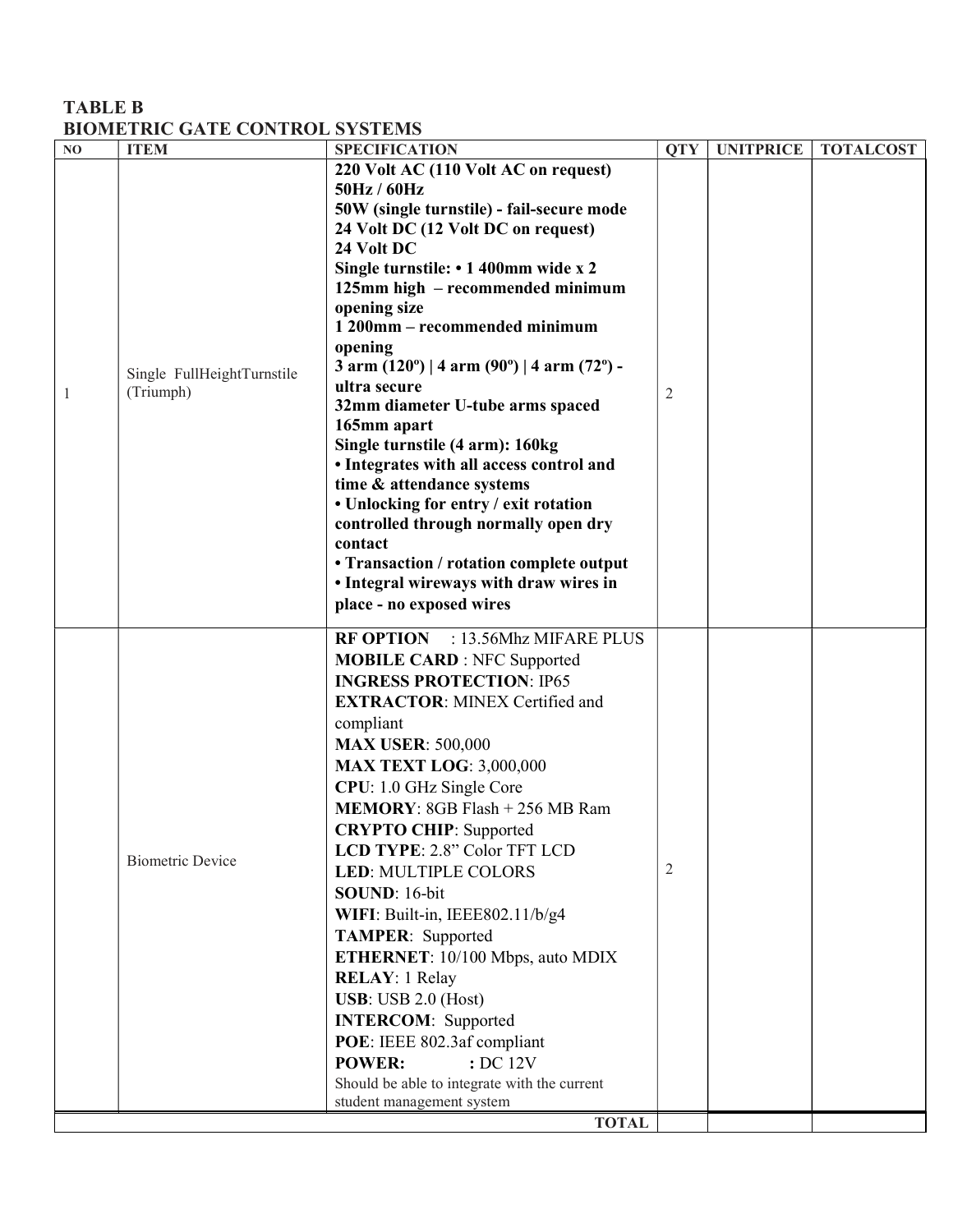### Bill No. 7: Provisional Sums

| Bill no.                                                               | Item no. | Description | Amount |  |
|------------------------------------------------------------------------|----------|-------------|--------|--|
|                                                                        |          |             |        |  |
|                                                                        |          |             |        |  |
|                                                                        |          |             |        |  |
|                                                                        |          |             |        |  |
| etc.                                                                   |          |             |        |  |
| Total for Specified Provisional Sums (carried forward to Grand Summary |          |             |        |  |

# SCOPE OF CCTV PROJECT (INSTALLATION AREAS)

|                  | <b>Area Description</b>             | <b>Inside</b><br><b>Bldg</b> | Outside<br><b>Bldg</b> | <b>Total</b>     |
|------------------|-------------------------------------|------------------------------|------------------------|------------------|
| $\#$             |                                     |                              |                        |                  |
| 1.               | Deans office                        | $\overline{2}$               | $\overline{4}$         | 6                |
| $\overline{2}$ . | Hospitality: Kitchen 1 (Small)      | $\mathbf{1}$                 |                        | $\mathbf{1}$     |
| $\overline{3}$ . | Hospitality: Kitchen 1 (Big)        | $\overline{2}$               |                        | $\overline{2}$   |
| 4.               | Hospitality: Kitchen Outside        |                              | $\overline{4}$         | $\overline{4}$   |
| 5.               | <b>Procurement Entrance</b>         |                              | $\mathbf{1}$           | $\mathbf{1}$     |
| 6.               | Procurement Inside                  | $\overline{2}$               | $\overline{2}$         | $\overline{4}$   |
| 7.               | Main Kitchen                        | $\overline{4}$               | $\overline{4}$         | 8                |
| 8.               | Dining Hall                         | $\mathbf{1}$                 |                        | $\overline{2}$   |
| 9.               | Car park: Admin                     | $\mathbf{1}$                 | 1(PTZ)                 | $\overline{2}$   |
| 10.              | Admin Block Corridor/Behind         | $\overline{2}$               |                        | $\overline{2}$   |
| 11.              | Admin Block Corridor/Front          | $\mathbf{1}$                 | $\overline{2}$         | $\overline{3}$   |
| 12.              | Boardroom                           | $\mathbf{1}$                 |                        | $\mathbf{1}$     |
| 13.              | Principal's office: Reception       | $\mathbf{1}$                 |                        | $\mathbf{1}$     |
| 14.              | Principal's office: Office &BoardRm | $\boldsymbol{0}$             |                        | $\boldsymbol{0}$ |
| 15.              | Dep. Principals' office: Reception  | $\mathbf{1}$                 |                        | $\mathbf{1}$     |
| 16.              | Finance office: Reception/Photocopy | $\boldsymbol{0}$             |                        | $\boldsymbol{0}$ |
| 17.              | Finance office: Expenditure         | $\mathbf{1}$                 |                        | $\mathbf{1}$     |
| 18.              | Admin BoardRm Inner Entrance        | $\overline{2}$               |                        | $\overline{2}$   |
| 19.              | <b>Bus Park</b>                     | $\overline{2}$               | $\overline{2}$         | $\overline{4}$   |
| 20.              | Water Tank                          | $\boldsymbol{0}$             | $\overline{3}$         | $\overline{3}$   |
| 21.              | Library Bldg                        | 10                           | $\overline{4}$         | 14               |
| 22.              | <b>Business Centre</b>              | $\overline{4}$               | 7                      | 11               |
| 23.              | Huduma Centre                       | 8                            |                        | $\,8\,$          |
| 24.              | Computer Lab 1                      | $\overline{4}$               | $\mathbf{0}$           | $\overline{4}$   |
| 25.              | Computer Lab 2                      | $\mathbf{1}$                 | $\overline{0}$         | $\mathbf{1}$     |
| 26.              | Computer Lab 3                      | $\mathbf{1}$                 | $\boldsymbol{0}$       | $\mathbf{1}$     |